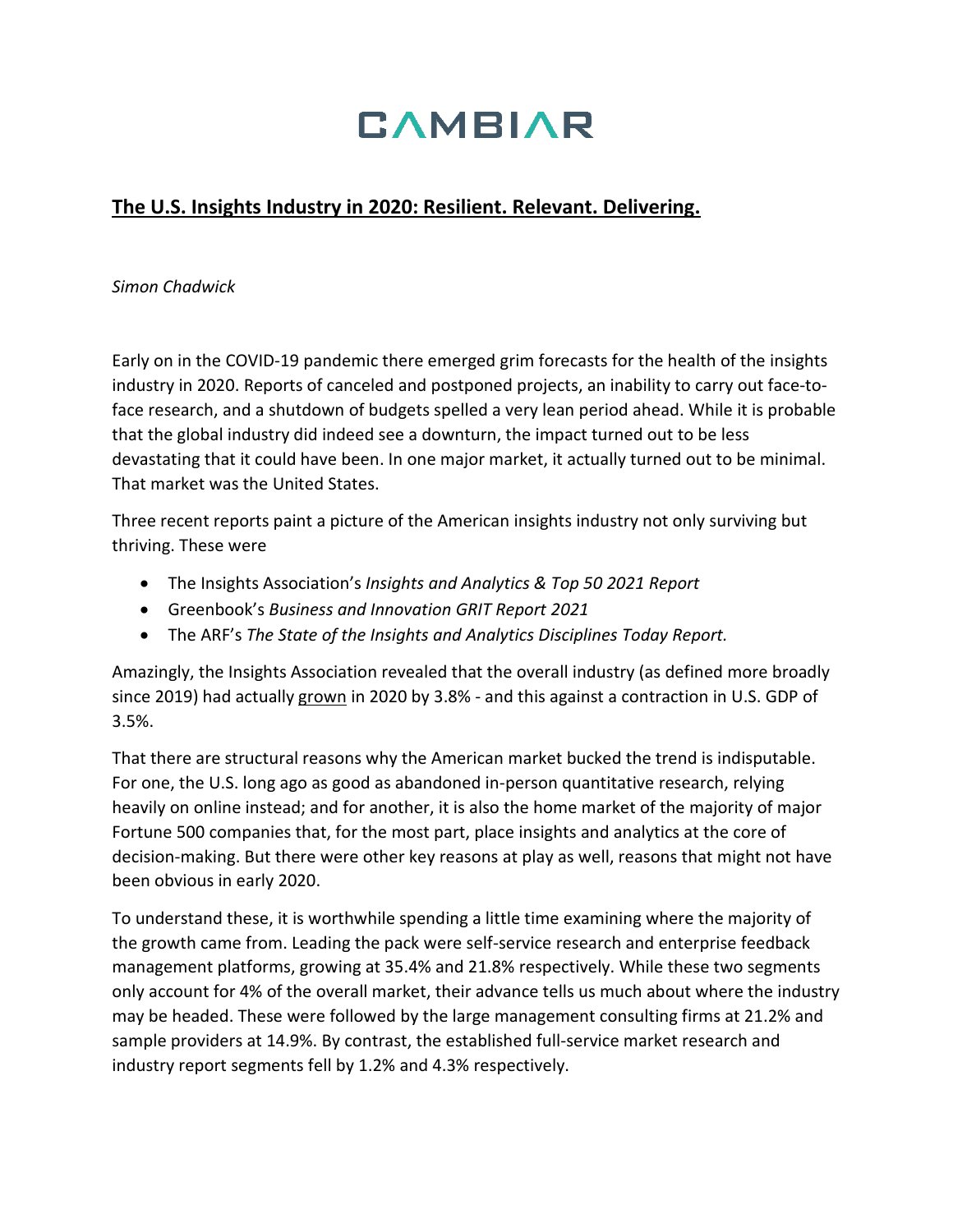What does this tell us about the dynamics of the industry as a whole? To find out the whole story, it is necessary to go back to the source – clients. Initially, as the pandemic first hit, companies pressed the 'pause button'. Nobody quite knew where things were headed, how long it would last or what would change. But, as it became evident that this was a long-term event and that consumer behavior and attitudes were changing rapidly, the necessity to understand what was happening, and to react, became both urgent and predominant. It was at this point that both data analytics and research functions came very much to the centre of corporate life. The first question needing answering was 'what's happening?'. Then it became 'what's going to happen?' And finally, 'where do we go from here?'. Anecdotal reports from heads of consumer insights were almost unanimous – we are in demand more than ever before, busier than ever before, and everything has to be 'now'.

Both the urgency and the ultimate need to answer the question 'where do we go from here?' accelerated a shift in spending patterns that was evident pre-pandemic: questions requiring fast answers were dealt with by rapid studies on self-serve platforms. But there was also the need to answer strategic questions, some of which work went to full-service MR agencies but much of which ended up with the large consulting firms (who now, by the way, account for over 10% of the market).

The fact that full-service firms contracted by only 1.2% speaks to the resilience of this sector which is all too often written off these days as 'old research'. There were indeed winners and losers in this segment, the latter mostly reliant on industries that were the hardest hit such as travel and tourism. Nevertheless, many firms were able rapidly to alter their business models and be there for clients in their moment of greatest need.

In their quest to answer managements' pressing strategic questions, clients continued to need not only 'what' but 'why'. It's for this reason that qualitative did not die – it just went digital – and that communities and social listening firms grew by over 6%.

Throughout all of this, the industry continued to innovate, as evidenced by the GRIT Report. While many of those in its Top 50 Most Innovative Suppliers list were indeed platforms and ResTech companies, there were nonetheless a series of full-service research firms that continued to catch clients' eyes – in addition to the larger ones such as Ipsos and Kantar, more entrepreneurial entrants included Behaviorally, Shapiro + Raj, and Maru.

At this point, therefore, we can conclude that the industry proved itself not only to be resilient, but also innovatively agile and relevant. Just as importantly, though, the ARF study proved that it *delivered.*

Reflecting the new centrality of insights in urgently becoming involved in strategic decisions, not only did 80% of advertisers (companies that produce, offer and market products and services) agree that their research and analytics functions had meaningful support from the C-Suite, but over half of these *strongly agreed* with this sentiment. That support seems to have resulted in much stronger perceptions than in the year prior that research and analytics